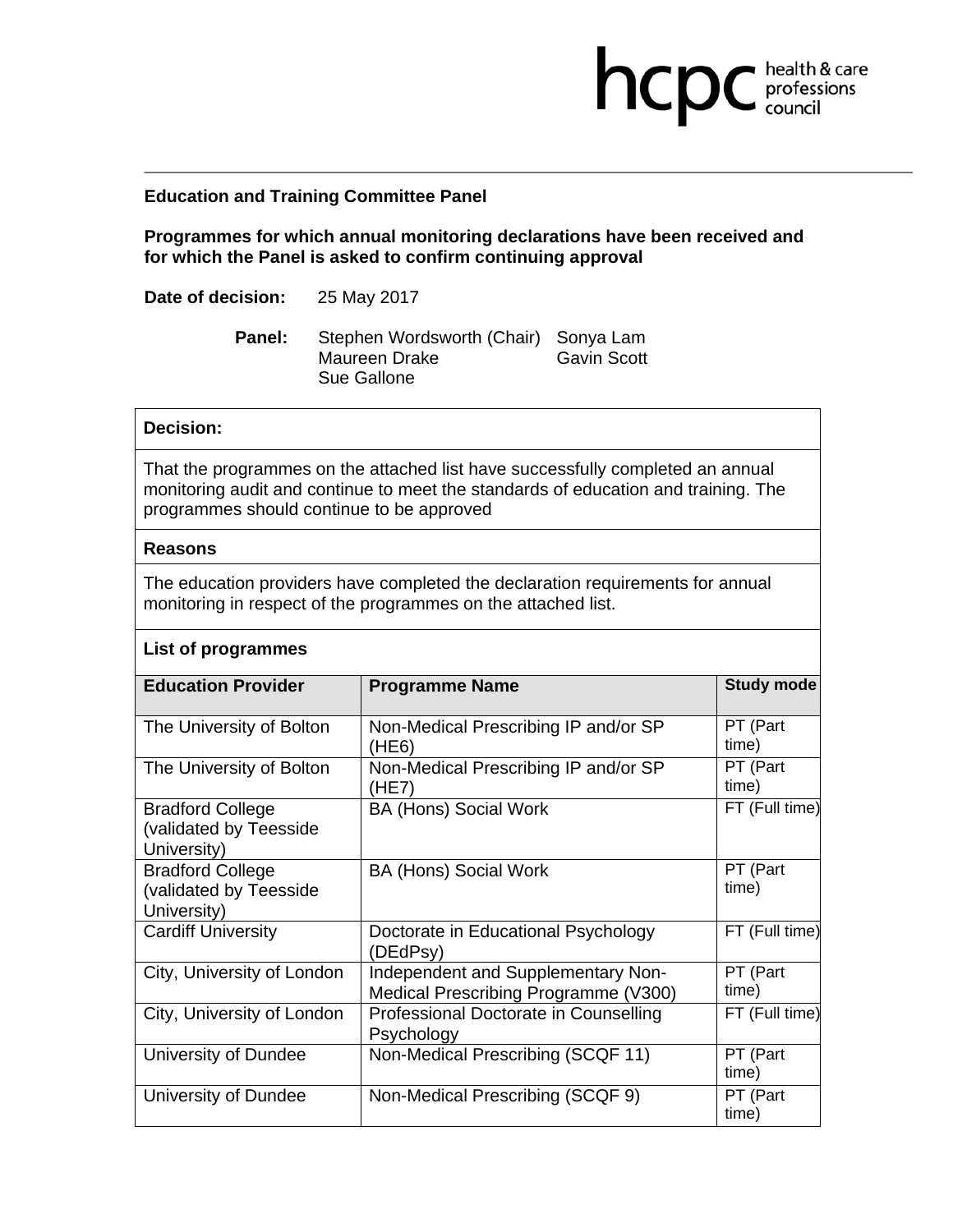| University of Dundee                          | Non-Medical Prescribing (SCQF 11)                                                                              | PT (Part<br>time)               |
|-----------------------------------------------|----------------------------------------------------------------------------------------------------------------|---------------------------------|
| University of Dundee                          | Non-Medical Prescribing (SCQF 9)                                                                               | PT (Part<br>time)               |
| University of Edinburgh                       | Doctorate in Clinical Psychology<br>(DClinPsychol)                                                             | FT (Full time)                  |
| University of Edinburgh                       | Doctorate in Clinical Psychology<br>(DClinPsychol)                                                             | <b>FLX</b><br>(Flexible)        |
| <b>Edge Hill University</b>                   | <b>BSc (Hons) Operating Department Practice</b>                                                                | FT (Full time)                  |
| <b>Edge Hill University</b>                   | <b>Non-Medical Prescribing</b>                                                                                 | PT (Part<br>time)               |
| <b>Edge Hill University</b>                   | Non-Medical Prescribing (Level 6)                                                                              | PT (Part<br>time)               |
| <b>Edge Hill University</b>                   | Non-Medical Prescribing (Level 7)                                                                              | PT (Part<br>time)               |
| University of Essex                           | Doctorate in Clinical Psychology (DClinPsy)                                                                    | FT (Full time)                  |
| Glasgow Caledonian<br>University              | BSc (Hons) Human Nutrition and Dietetics                                                                       | FT (Full time)                  |
| Glasgow Caledonian<br><b>University</b>       | <b>MSc Dietetics</b>                                                                                           | FT (Full time)                  |
| Glasgow Caledonian<br>University              | <b>MSc Dietetics</b>                                                                                           | PT (Part<br>time)               |
| Glasgow Caledonian<br>University              | Pg Dip Dietetics (Pre-Registration)                                                                            | FT (Full time)                  |
| Glasgow Caledonian<br>University              | <b>BSc (Hons) Physiotherapy</b>                                                                                | FT (Full time)                  |
| University of Glasgow                         | Doctorate in Clinical Psychology (DClinPsy)                                                                    | FT (Full time)                  |
| <b>Glyndwr University</b>                     | <b>BSc (Hons) Occupational Therapy</b>                                                                         | FT (Full time)                  |
| <b>Glyndwr University</b>                     | Prof Cert (Practice Certificate In<br>Independent and Supplementary<br>Prescribing for AHP's at level 7)       | PT (Part<br>time)               |
| <b>Glyndwr University</b>                     | <b>Professional Certificate (Practice Certificate)</b><br>in Supplementary Prescribing for AHPs at<br>level 7) | PT (Part<br>time)               |
| <b>Glyndwr University</b>                     | Professional Certificate (Practice Certificate<br>in Supplementary Prescribing for AHPs at<br>level 6)         | PT (Part<br>time)               |
| <b>Guildhall School of Music</b><br>and Drama | <b>MA Music Therapy</b>                                                                                        | FT (Full time)                  |
| <b>Hidden Hearing Limited</b>                 | Award in Hearing Aid Dispensing<br>Competence                                                                  | WBL (Work<br>based<br>learning) |
| <b>UCL Institute of Education</b>             | Doctorate in Professional Educational,<br>Child and Adolescent Psychology<br>(DEdPsy)                          | FT (Full time)                  |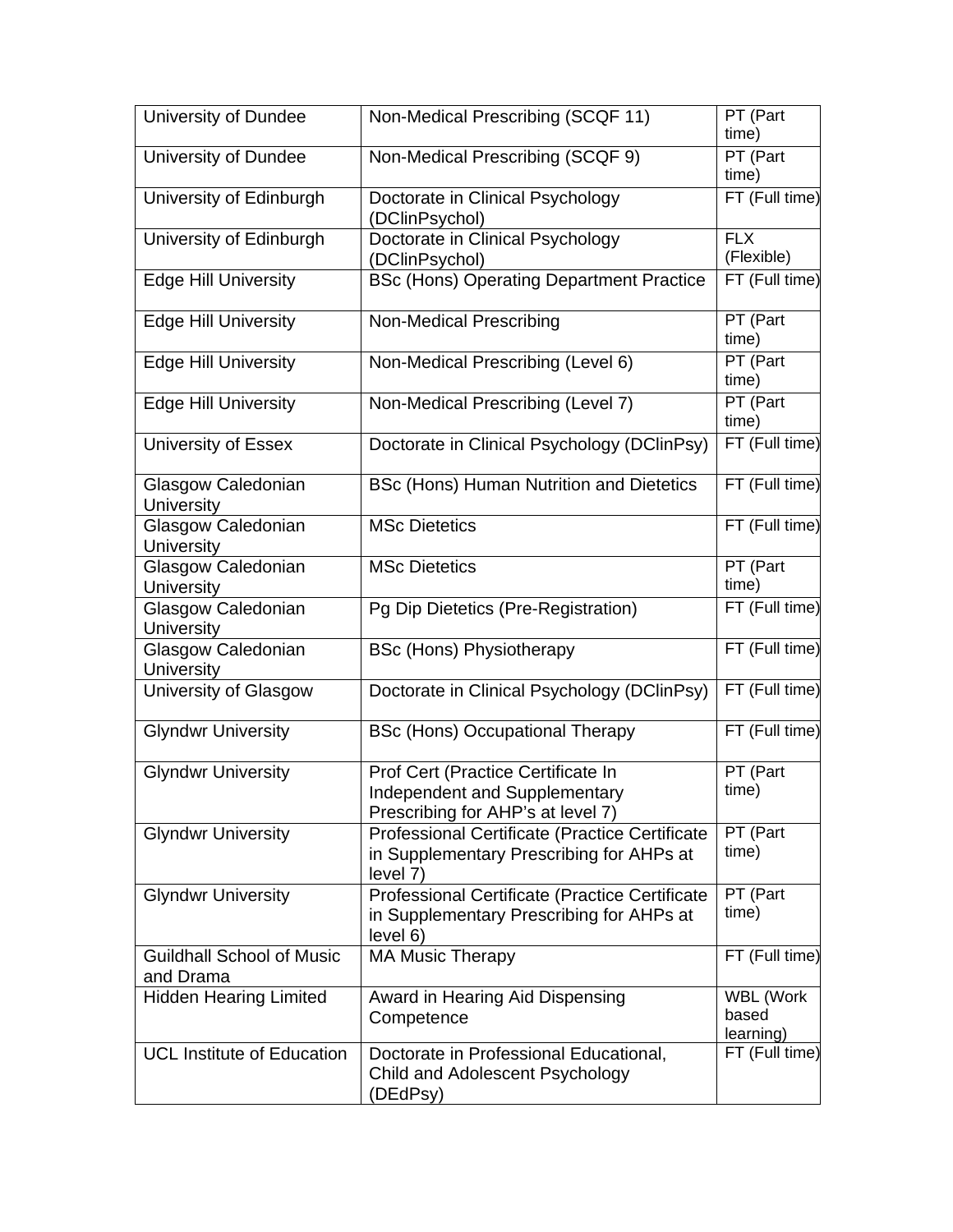| <b>Keele University</b>                                                                 | <b>BSc (Hons) Applied Biomedical Science</b>                             | FT (Full time)                         |
|-----------------------------------------------------------------------------------------|--------------------------------------------------------------------------|----------------------------------------|
| <b>Keele University</b>                                                                 | <b>BSc (Hons) Physiotherapy</b>                                          | FT (Full time)                         |
| London Ambulance<br><b>Service NHS Trust</b>                                            | Paramedic Programme                                                      | <b>WBL (Work</b><br>based<br>learning) |
| <b>Liverpool Hope University</b>                                                        | <b>BA (Hons) Social Work</b>                                             | FT (Full time)                         |
| <b>Liverpool Hope University</b>                                                        | MA in Social Work                                                        | FT (Full time)                         |
| <b>Liverpool Hope University</b>                                                        | Postgraduate Diploma in Social Work<br>(Masters Exit Route Only)         | FT (Full time)                         |
| <b>Leeds Beckett University</b>                                                         | Non-Medical Prescribing for Allied Health<br>Professions                 | PT (Part<br>time)                      |
| <b>Leeds Beckett University</b>                                                         | Non-Medical Prescribing for Allied Health<br>Professions                 | PT (Part<br>time)                      |
| <b>Leeds Beckett University</b>                                                         | <b>BA (Hons) Social Work</b>                                             | FT (Full time)                         |
| <b>Leeds Beckett University</b>                                                         | <b>BSc (Hons) Physiotherapy</b>                                          | FT (Full time)                         |
| <b>Leeds Beckett University</b>                                                         | MA Art Psychotherapy Practice                                            | FT (Full time)                         |
| <b>Leeds Beckett University</b>                                                         | MA Art Psychotherapy Practice                                            | PT (Part<br>time)                      |
| <b>Leeds Beckett University</b>                                                         | <b>MSc Occupational Therapy (Pre-</b><br>registration)                   | FT (Full time)                         |
| <b>Leeds Beckett University</b>                                                         | MSc Physiotherapy (Pre-registration)                                     | FT (Full time)                         |
| <b>Leeds Beckett University</b>                                                         | Postgraduate Certificate Mental Health<br>Practice                       | PT (Part<br>time)                      |
| <b>Leeds Beckett University</b>                                                         | Pg Dip Occupational Therapy                                              | FT (Full time)                         |
| <b>Leeds Beckett University</b>                                                         | Pg Dip Physiotherapy                                                     | FT (Full time)                         |
| <b>Leeds Beckett University</b>                                                         | BSc (Hons) Speech and Language<br>Therapy                                | FT (Full time)                         |
| Medway School of<br>Pharmacy (validted by the<br>Universities of Greenwich<br>and Kent) | Postgraduate Certificate in Independent<br>and Supplementary Prescribing | DL (Distance<br>learning)              |
| Medway School of<br>Pharmacy (validted by the<br>Universities of Greenwich<br>and Kent) | Postgraduate Certificate in Supplementary<br>Prescribing                 | DL (Distance<br>learning)              |
| <b>Roehampton University</b>                                                            | PsychD in Counselling Psychology                                         | FT (Full time)                         |
| <b>Sheffield Hallam</b><br>University                                                   | <b>BSc (Hons) Occupational Therapy</b>                                   | FT (Full time)                         |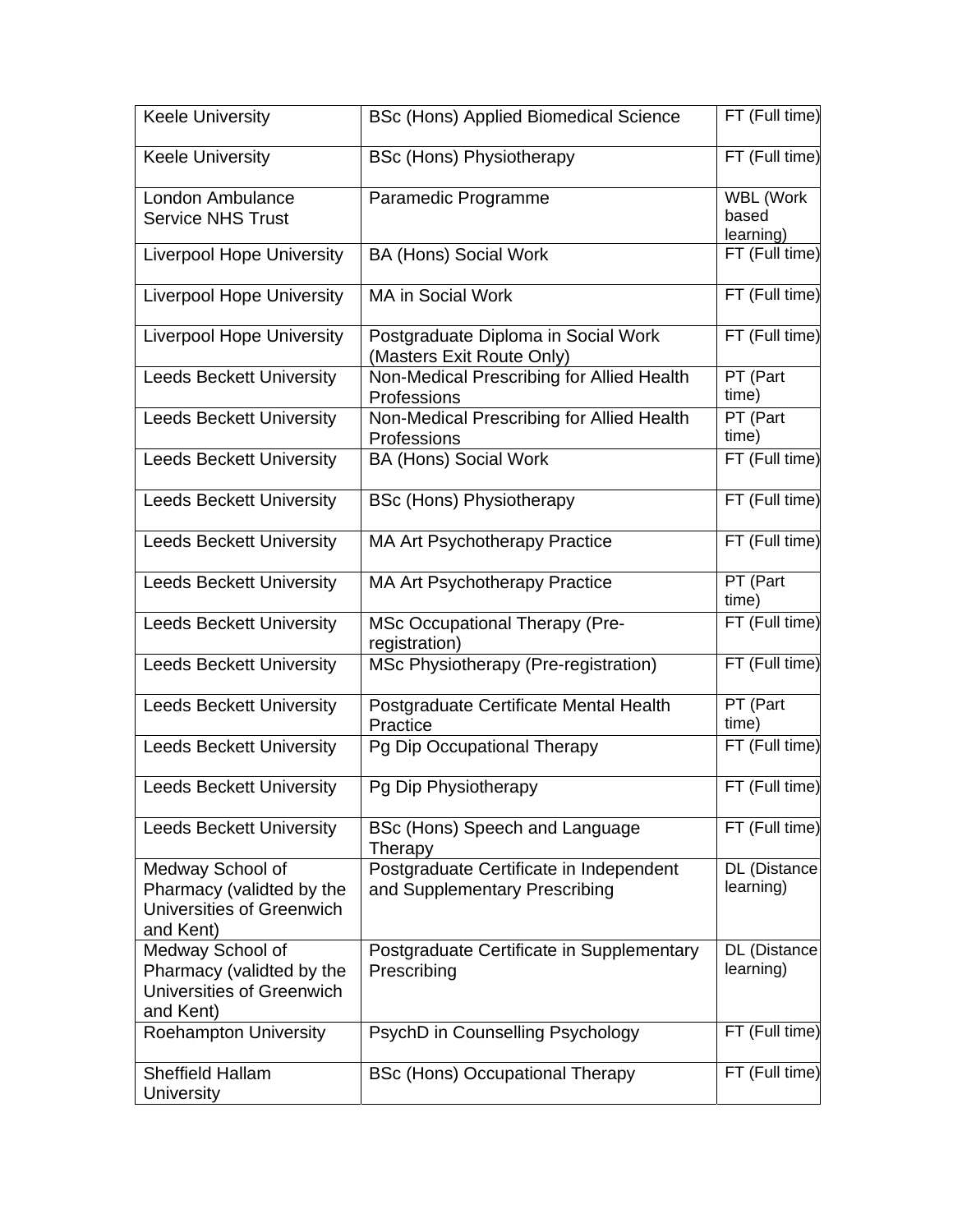| <b>Sheffield Hallam</b>        | Diploma of Higher Education Operating                     | FT (Full time)        |
|--------------------------------|-----------------------------------------------------------|-----------------------|
| University                     | <b>Department Practice</b>                                |                       |
| Sheffield Hallam               | <b>BSc (Hons) Diagnostic Radiography</b>                  | FT (Full time)        |
| University                     |                                                           |                       |
| <b>Sheffield Hallam</b>        | <b>BSc (Hons) Physiotherapy</b>                           | FT (Full time)        |
| <b>University</b>              |                                                           |                       |
| <b>Sheffield Hallam</b>        | BSc (Hons) Radiotherapy and Oncology                      | FT (Full time)        |
| <b>University</b>              |                                                           |                       |
| <b>Sheffield Hallam</b>        | MSc Occupational Therapy (Pre-                            | FT (Full time)        |
| University                     | registration)                                             |                       |
| Sheffield Hallam               | Pg Dip Radiotherapy and Oncology in                       | FT (Full time)        |
| <b>University</b>              | Practice                                                  |                       |
| <b>Sheffield Hallam</b>        | <b>BSc (Hons) Operating Department Practice</b>           | FT (Full time)        |
| University                     |                                                           |                       |
| <b>Teesside University</b>     | Doctorate in Clinical Psychology (DclinPsy)               | FT (Full time)        |
| <b>Teesside University</b>     | <b>DipHE Operating Department Practice</b>                | FT (Full time)        |
| <b>Teesside University</b>     | Advancing from Supplementary to                           | PT (Part              |
|                                | <b>Independent Prescribing</b>                            | time)                 |
| <b>Teesside University</b>     | <b>MSc Occupational Therapy (Pre-</b>                     | FT (Full time)        |
|                                | registration)                                             |                       |
| <b>Teesside University</b>     | Pg Dip Occupational Therapy (Pre-<br>registration)        | FT (Full time)        |
|                                |                                                           |                       |
|                                |                                                           | PT (Part              |
| <b>Teesside University</b>     | <b>Advancing Non Medical Prescribing</b>                  | time)                 |
| <b>Teesside University</b>     | (postgraduate)<br>Non Medical Prescribing (undergraduate) | PT (Part<br>time)     |
| University of Ulster           | BSc (Hons) Biomedical Science with DPP<br>(Pathology)     | FT (Full time)        |
| Royal Holloway, University     | Doctorate in Clinical Psychology (DClinPsy)               | FT (Full time)        |
| of London                      |                                                           |                       |
| Royal Holloway, University     | <b>MSc in Social Work</b>                                 | FT (Full time)        |
| of London                      |                                                           |                       |
| Royal Holloway, University     | PG Dip in Social Work (Masters Exit Route                 | FT (Full time)        |
| of London                      | Only)                                                     |                       |
| University of Westminster      | <b>BSc (Hons) Applied Biomedical Sciences</b>             | PT (Part              |
|                                |                                                           | time)                 |
| University of                  | Professional Doctorate in Counselling                     | $\overline{PT}$ (Part |
| Wolverhampton                  | Psychology (DcounsPsy)                                    | time)                 |
| University of                  | Non-Medical Prescribing Programme                         | PT (Part              |
| Wolverhampton                  |                                                           | time)                 |
| University of                  | Professional Doctorate in Counselling                     | FT (Full time)        |
| Wolverhampton                  |                                                           |                       |
|                                | Psychology (DcounsPsy)                                    | PT (Part              |
| University of<br>Wolverhampton | Non Medical Prescribing Programme                         | time)                 |
| University of York             | Supplementary Prescriber (Level 7)                        | PT (Part              |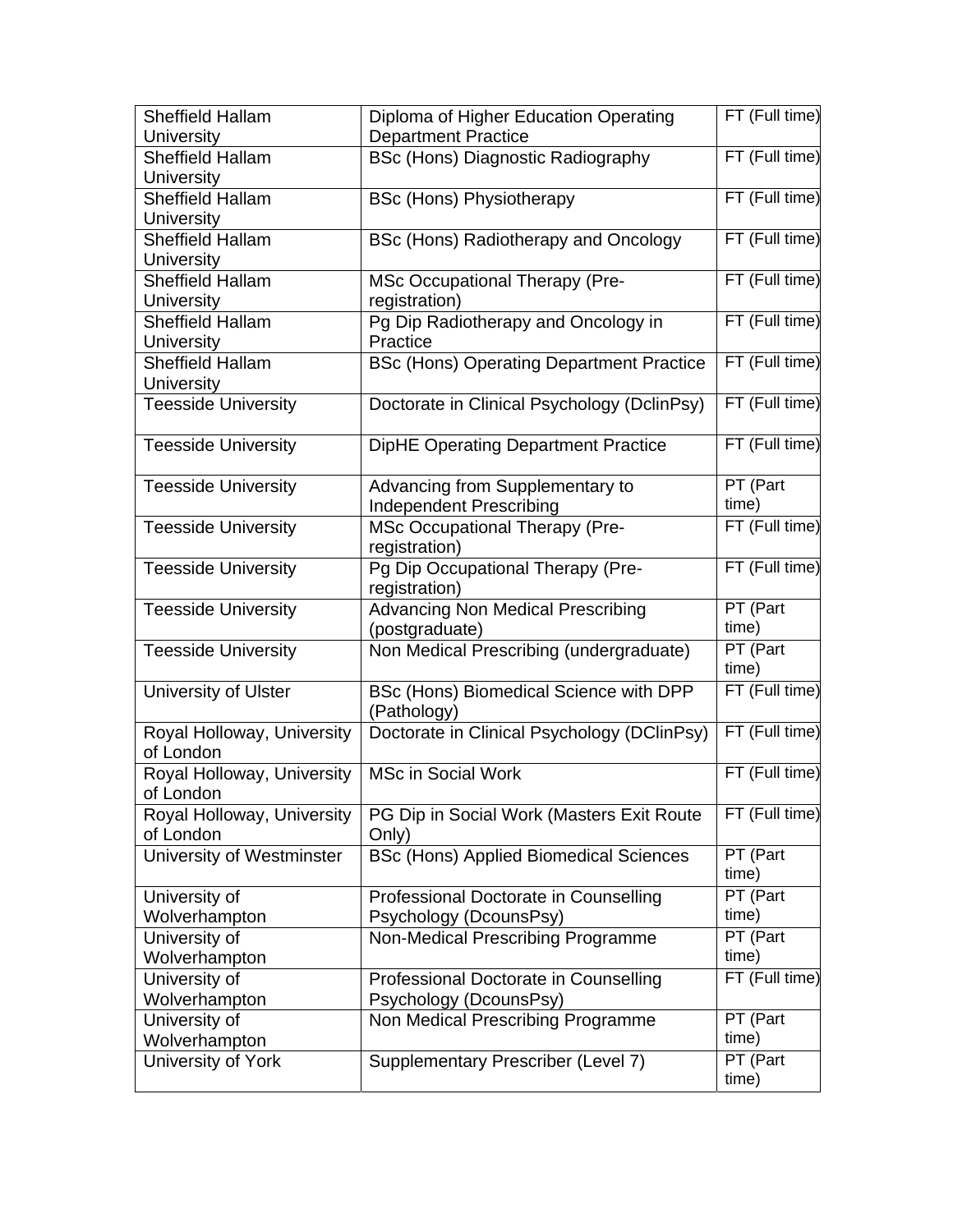| University of York | BA (Hons) in Social Work                                                                         | FT (Full time)    |
|--------------------|--------------------------------------------------------------------------------------------------|-------------------|
| University of York | Independent and Supplementary<br>Prescribing for Nurses, Midwives and AHPs<br>Level 6            | PT (Part<br>time) |
| University of York | Independent and Supplementary<br>Prescribing for Nurses, Midwives and AHPs<br>Level <sub>7</sub> | PT (Part<br>time) |
| University of York | <b>MA in Social Work</b>                                                                         | FT (Full time)    |
| University of York | Postgraduate Diploma in Social Work<br>(Masters Exit Route Only)                                 | FT (Full time)    |
| University of York | Supplementary Prescriber (Level 6)                                                               | PT (Part<br>time) |

# **Signed: Stephen Wordsworth, Panel Chair**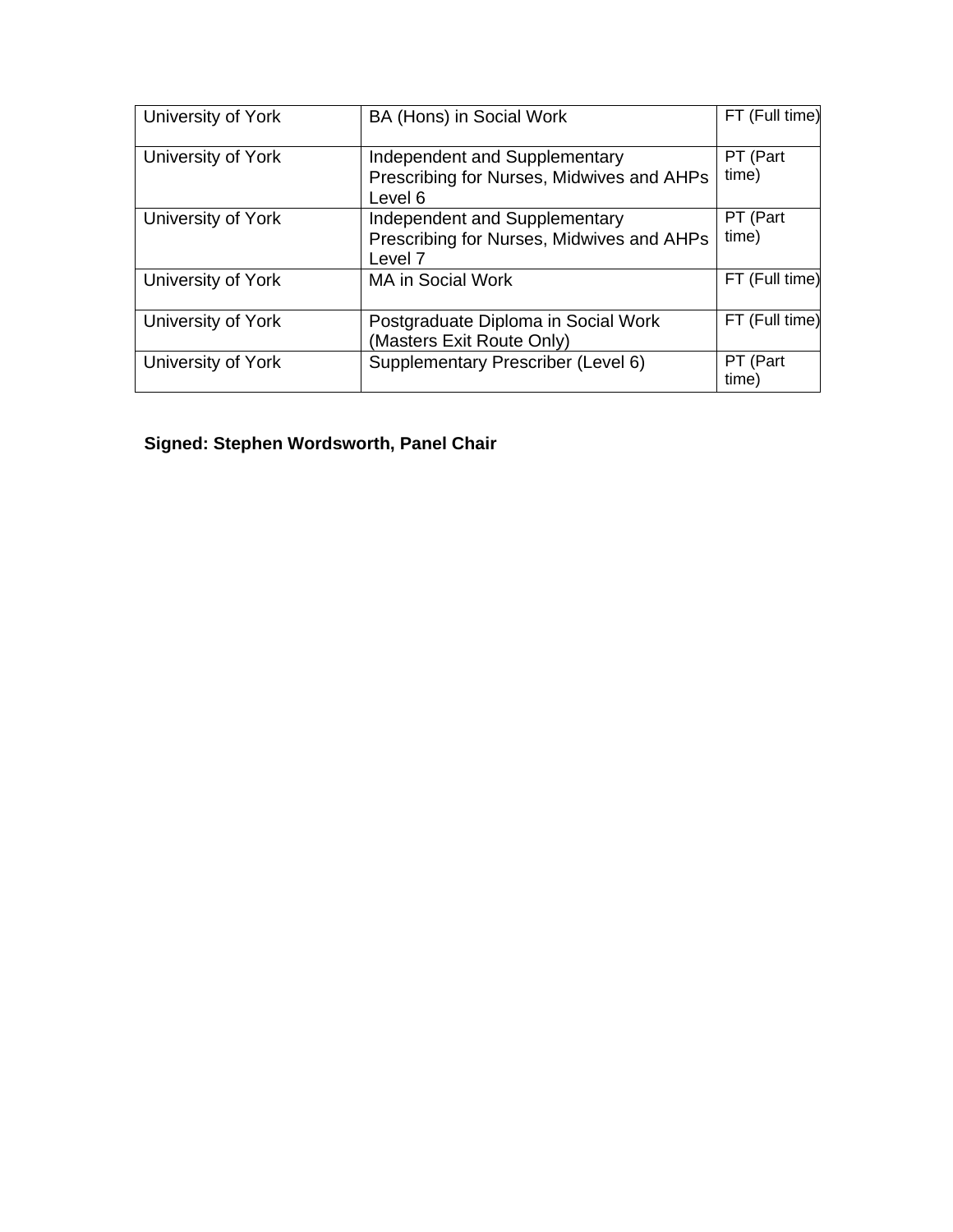## **Education and Training Committee Panel**

**Programmes for which annual monitoring declarations have been received and for which the Panel is asked to confirm continuing approval** 

**Date of decision:** 25 May 2017

**Panel:** Sonya Lam (Chair) Sue Gallone Maureen Drake Gavin Scott

**health & care** 

### **Decision:**

That the programmes on the attached list have successfully completed an annual monitoring audit and continue to meet the standards of education and training. The programmes should continue to be approved

## **Reasons**

The education providers have completed the declaration requirements for annual monitoring in respect of the programmes on the attached list.

|  | List of programmes |
|--|--------------------|
|--|--------------------|

| <b>Education Provider</b> | <b>Programme Name</b>                                   | <b>Study mode</b> |
|---------------------------|---------------------------------------------------------|-------------------|
| Anglia Ruskin University  | BA (Hons) Social Work (Cambridge)                       | FT (Full time)    |
| Anglia Ruskin University  | BA (Hons) Social Work (Chelmsford)                      | FT (Full time)    |
| Anglia Ruskin University  | BA (Hons) Social Work (Chelmsford)                      | PT (Part<br>time) |
| Anglia Ruskin University  | BA (Hons) Social Work (Peterborough)                    | PT (Part<br>time) |
| Anglia Ruskin University  | <b>MA Music Therapy</b>                                 | FT (Full time)    |
| Anglia Ruskin University  | MA Social Work (Cambridge)                              | FT (Full time)    |
| Anglia Ruskin University  | MA Social Work (Chelmsford)                             | FT (Full time)    |
| Anglia Ruskin University  | Advanced Non-Medical Prescribing (level                 | PT (Part<br>time) |
| Anglia Ruskin University  | Advanced Non-Medical Prescribing (level<br>7) (SP only) | PT (Part<br>time) |
| Anglia Ruskin University  | Non-Medical Prescribing (level 6)                       | PT (Part<br>time) |